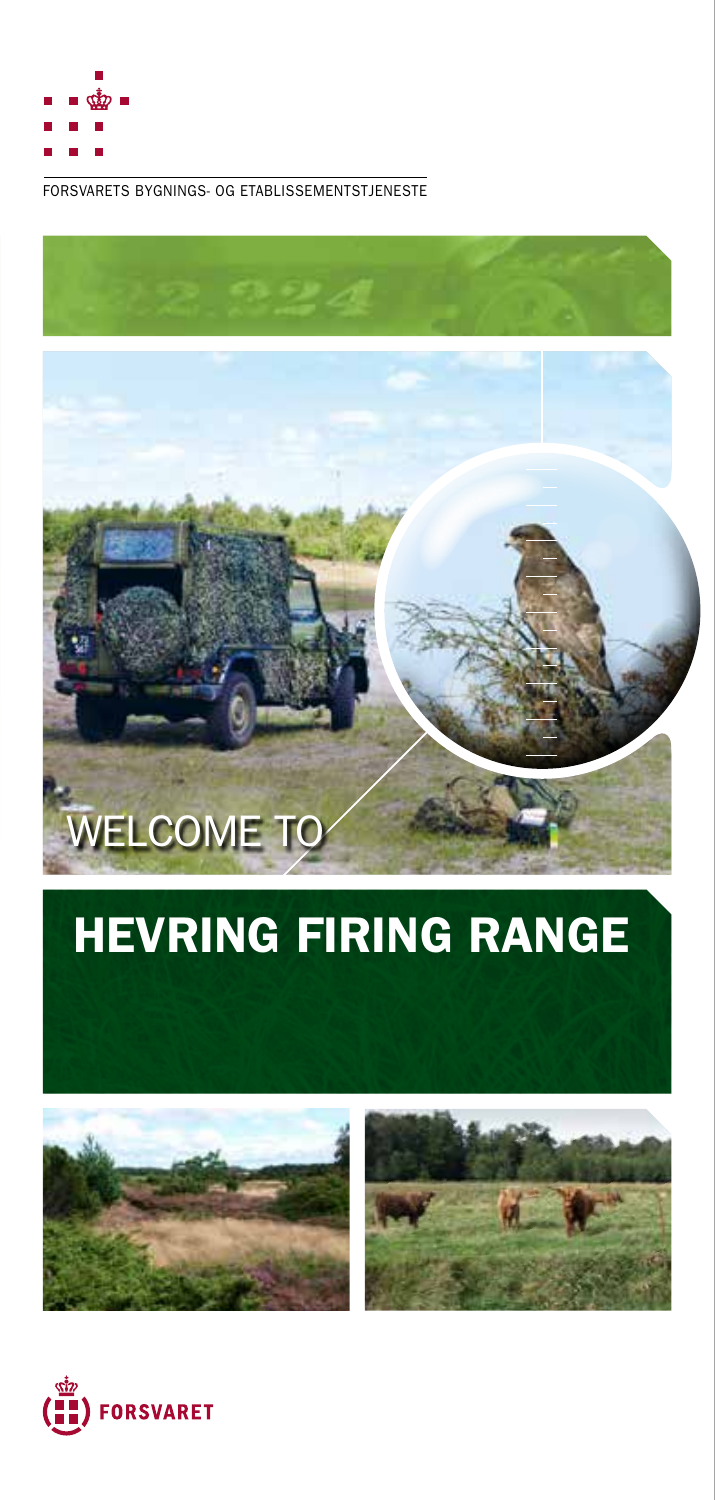#### Rules of order

Hevring Target Range is open to the public when there is no firing activity. Information concerning when the range is closed to the public due to firing activity may be found on the Internet at www.forsvaret.dk as well the information stands that have been set up. When the range is closed, orange balloons will be raised at three of the range's corners, and flashing white lights switched on facing the sea. The roads will also be closed with booms lowered, and guards will be stationed.

For public access, the following apply:

- All traffic in the area will take place at one's own risk.
- Foot traffic is allowed on those parts of the range that are not specified as a forbidden area (Hevring Sandbar hand grenade range, tank shooting range and explosives area).
- Motorists and bicyclists are welcome to use the ring road.
- Dogs may be brought along, but must be kept on a leash. Their leavings must be removed.
- Touching ammunition or parts of ammunition is hazardous and forbidden.
- Use of open fire is not permitted, and smoking of tobacco must occur with substantial consideration.
- Camping and overnight stays in the range are not permitted.
- Abandoning waste is forbidden. ■ The signs must be respected, and instructions from person-
- nel complied with.
- **Please show consideration for the area's wildlife.**

Violation of the rules of order will cause a complaint to the filed with the police.

Tables, benches, toilets and parking possibilities are not available.

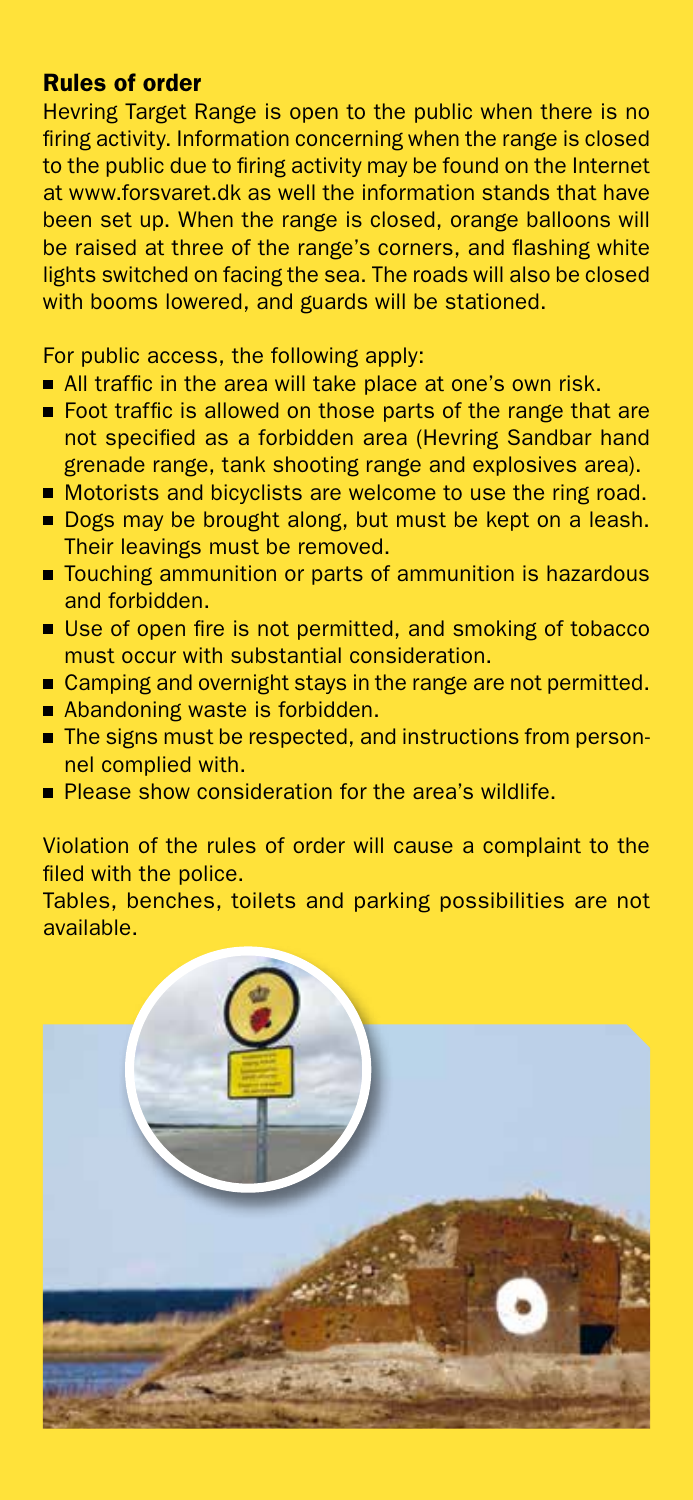## Military nature

The Danish military administers approx. 33,000 hectares, corresponding to just under one percent of the Danish land mass. This area has over the past approx. 100 years been acquired in order to create a framework for firing and exercises or for other military purposes. The Danish military's areas contain a broad selection of valuable Danish nature. Around half of the areas have been designated as international nature protection areas, which are a part of the European Natura 2000 Networking Programme, and approx. half of these in turn have been surveyed as proper Natura 2000 habitat types.

In these areas, there are many interactions between "military" and "nature". First and foremost, the landscapes and habitat types offer good and relevant settings for military training. At the same time, the military application provides space for habitat types and species that are otherwise hard-pressed in the surrounding Danish landscape. In addition, work is performed manage the habitats, which contributes to maintaining and developing nature in a propitious manner. In other words, it involves a positive synergy.

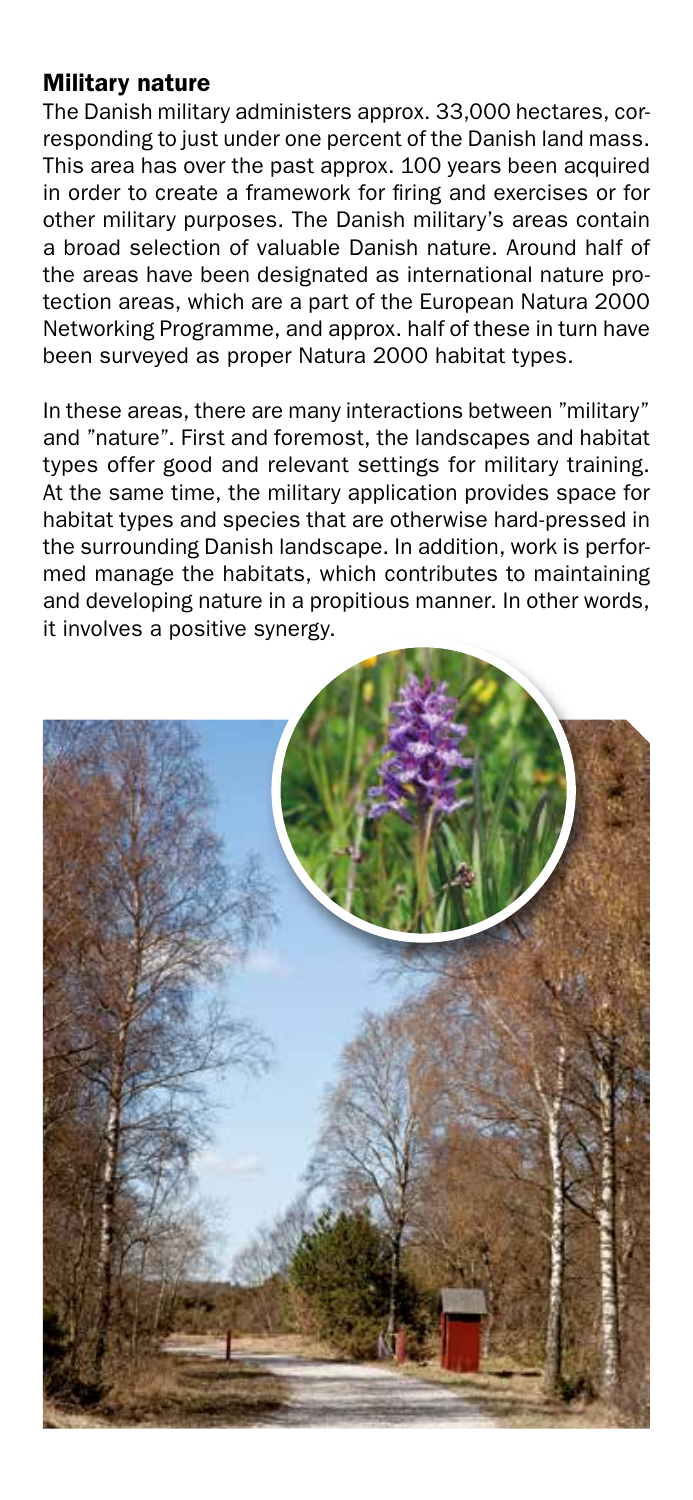#### Nature management

Heather thrives quite well on the heath, which is interrelated with the on-going care for nature that Hevring Target Range carries out. The firing causes some areas to burn every year and thus natural maintenance to take place. At other places, controlled burning is conducted. Heath areas that have been burned early in the spring can at the end of August of the same year stand covered with a profusion of flowers. In certain parts of the range, the heath areas are looked after by mowing them.

Every summer grazing is conducted on the beach meadow areas at the coast. Furthermore, livestock are set out to graze every year on the meadows along Hevring River, and they also contribute to keeping the areas in a good and sunlit condition.

As a supplement to secure these dry and sunlit habitats, water holes and small lakes are dug. These provide better conditions for many species of plants and animals.

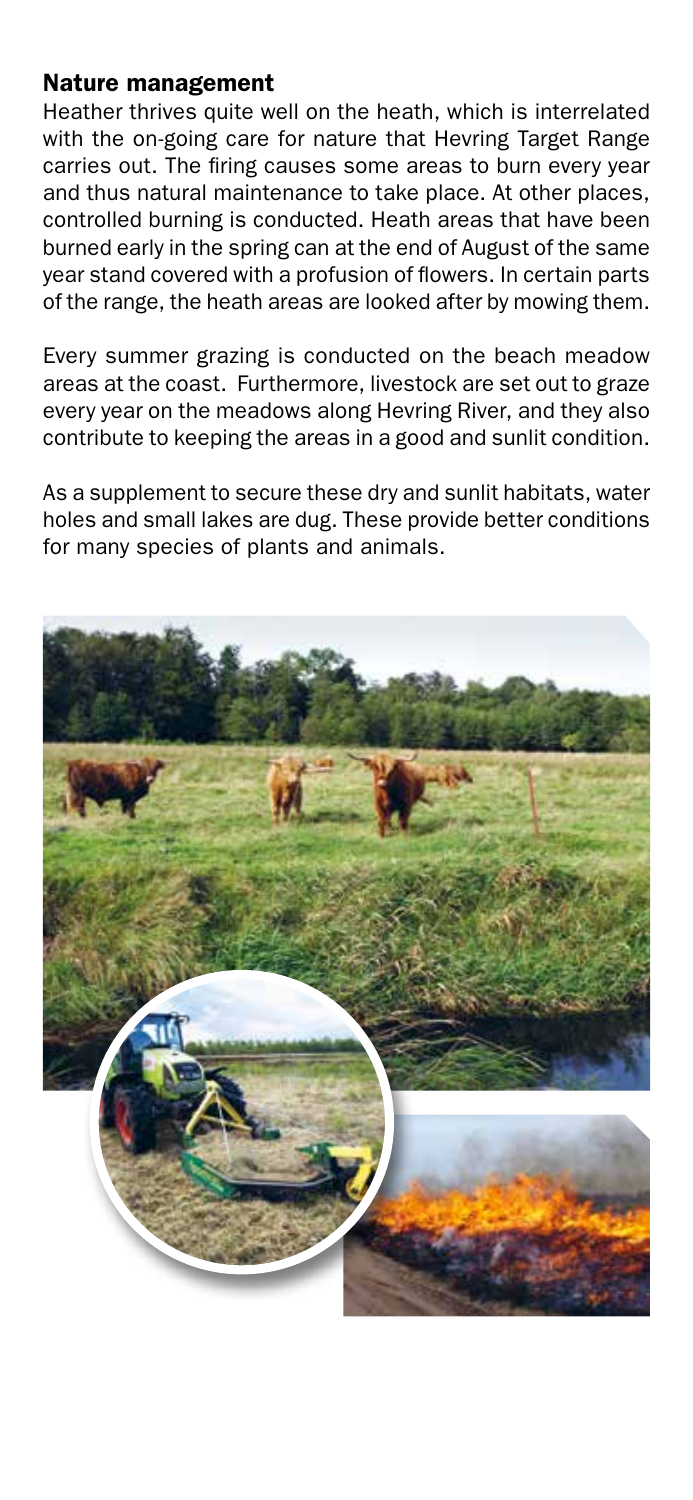

#### Hevring Sandbar

As a result of material drifting along the northern coast of Djursland in recent decades, a permanent island has arisen off Hevring Target Range. The island has been included in the land register and the largest part of it is owned by the Danish Ministry of Defence. The island lies at the centre of the hazardous area for firing at the range. Unexploded ammunition often falls down on the island.

Please note that there is an **access ban** on the sandbar. This is in effect year-round. During periods when there is firing, it is extremely life-threatening to visit the sandbar. And even when there is no firing, one should stay away because of the risk of coming into contact with unexploded and hence extremely dangerous remnants of ammunition in the area.

Going on the sandbar may result in a complaint being filed with the police.

## Nature in the target range

Hevring Target Range is a unique natural area with rare and wellpreserved habitat types. Along the coast, a large lagoon area can be seen, which is home to thousands of migratory birds and occasionally seals. On the land are some of Eastern Jutland's few dune heaths and humid dune slacks, which are protected by international legislation. The beach areas are also of substantial significance, and many years of targeted nature management have ensured that these areas are in good condition. They serve as good staging areas for thousands of migratory birds.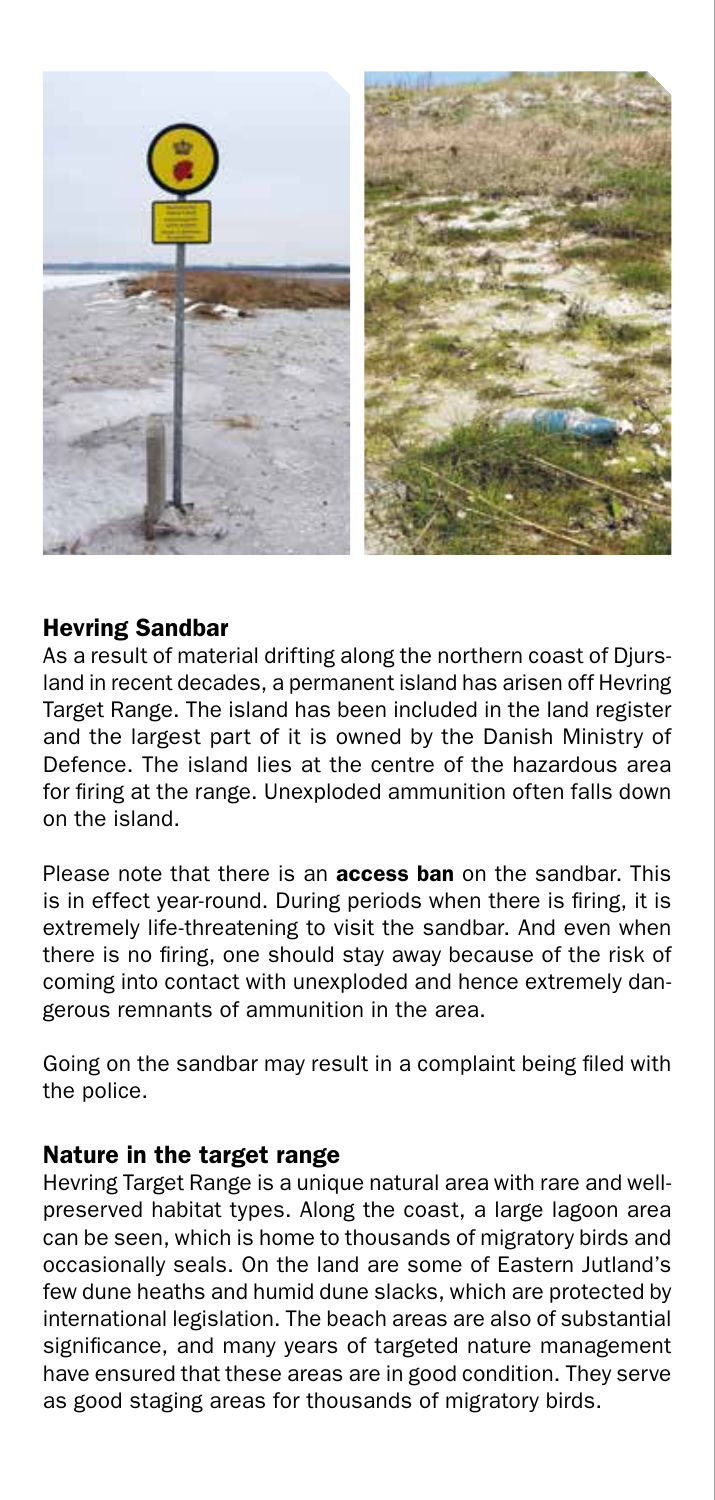

Hevring Heath lies inside the berms, with a fine mosaic of low and wet areas. Large areas covered by heather are found here. On the heath and on grasslands, there are rare species of plants, for example arnica, lesser butterfly orchids and other orchids.

Otters live along both the coast as well as Hevring River. They are shy and nocturnal, so visitors should not expect to see them. Their tracks will however occasionally be able to be seen.

#### History of the target range

The history of Hevring Target Range as a military area dates back to the end of the 1930s, when the army was equipped with weapons requiring a large area to be cordoned off. There was thus a need for a range where firing could take place towards open waters with limited traffic. In 1939, Hevring was selected in part because it was centrally located with respect to the garrisons at the time in Randers, Viborg and Aarhus. In addition, this location enabled some of the burden being shouldered by Borris Target Range to be offloaded. The primary part of the present target range was purchased in 1941 and administered by the Jutland Division.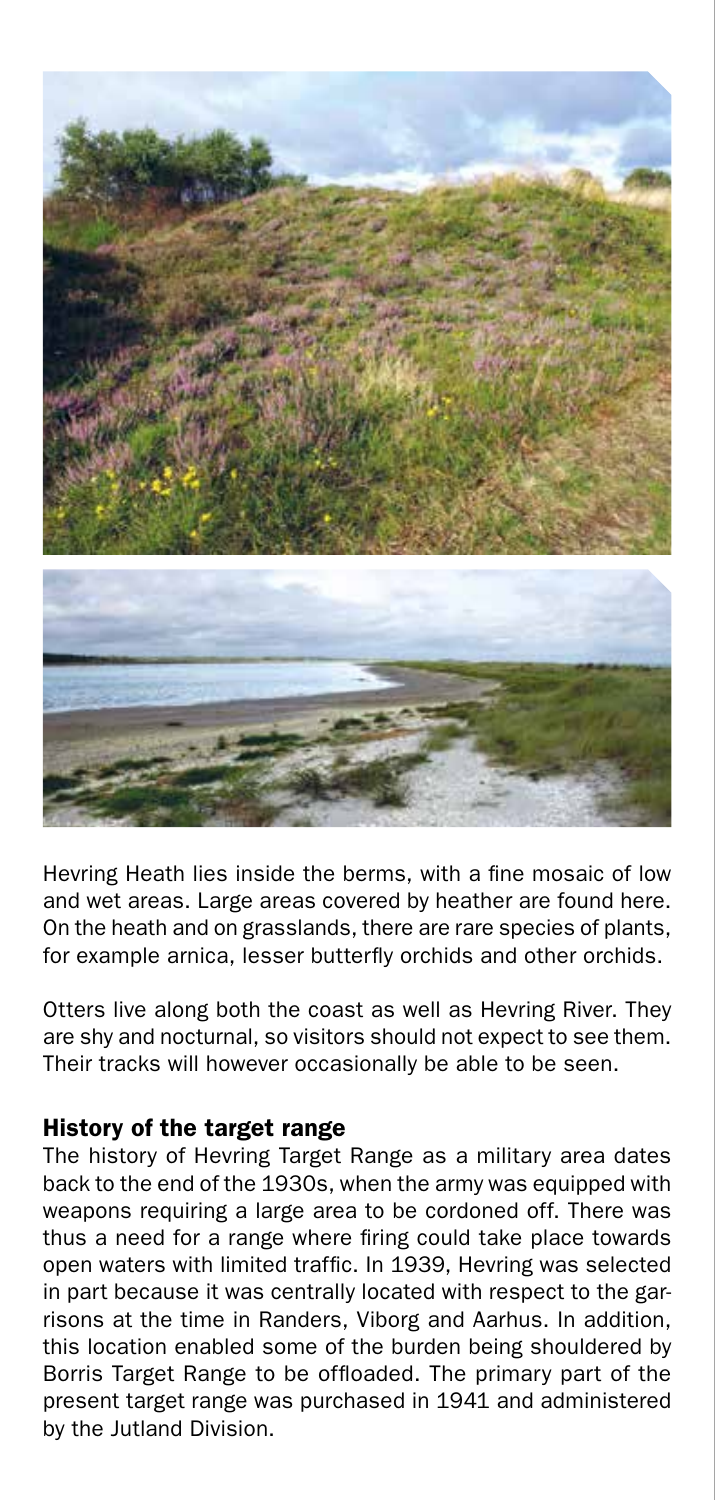The German Occupation Force took over the target range in 1942 and erected a primitive camp in the eastern part of Hevringholm Forest. During 1945-46, Camp Hevring served as a refugee camp for German families. It was subsequently torn down, and a new camp was built in 1947 in the open notch into Hevringholm Forest.

Today, the target range covers 438 hectares and is primarily used for introductory firing exercises with light and heavy weapons, as well as explosives exercises and hand grenade throwing for individuals from smaller units up to the size of a platoon.

In geological terms, the terrain is a raised Stone Age sea floor with pronounced, old berms up to 6 km in length and shifting sand masses. The coast bears witness to the sea breaking down the Ice Age landscape, with the material that is being transported along the coast building up a marine headland off the coast of Hevring Heath, where a long sandbar has formed and coastal dune vegetation has taken root.

The target range was previously an extensive dune area. Over a number of years, extensive overgrowth built up, but after intensive nature management during the past 5-10 years, large parts of the range once again have the appearance of a sunlit heath as well as beach areas, grasslands, bogs, meadows, fire lines, roads and Camp Hevring and the Camp Yard. An area of approx. 40 hectares of shallows between the coast and Hevring Sandbar is registered as part of the range. Hevring River winds through the area for a stretch of approx. 1.5 km.

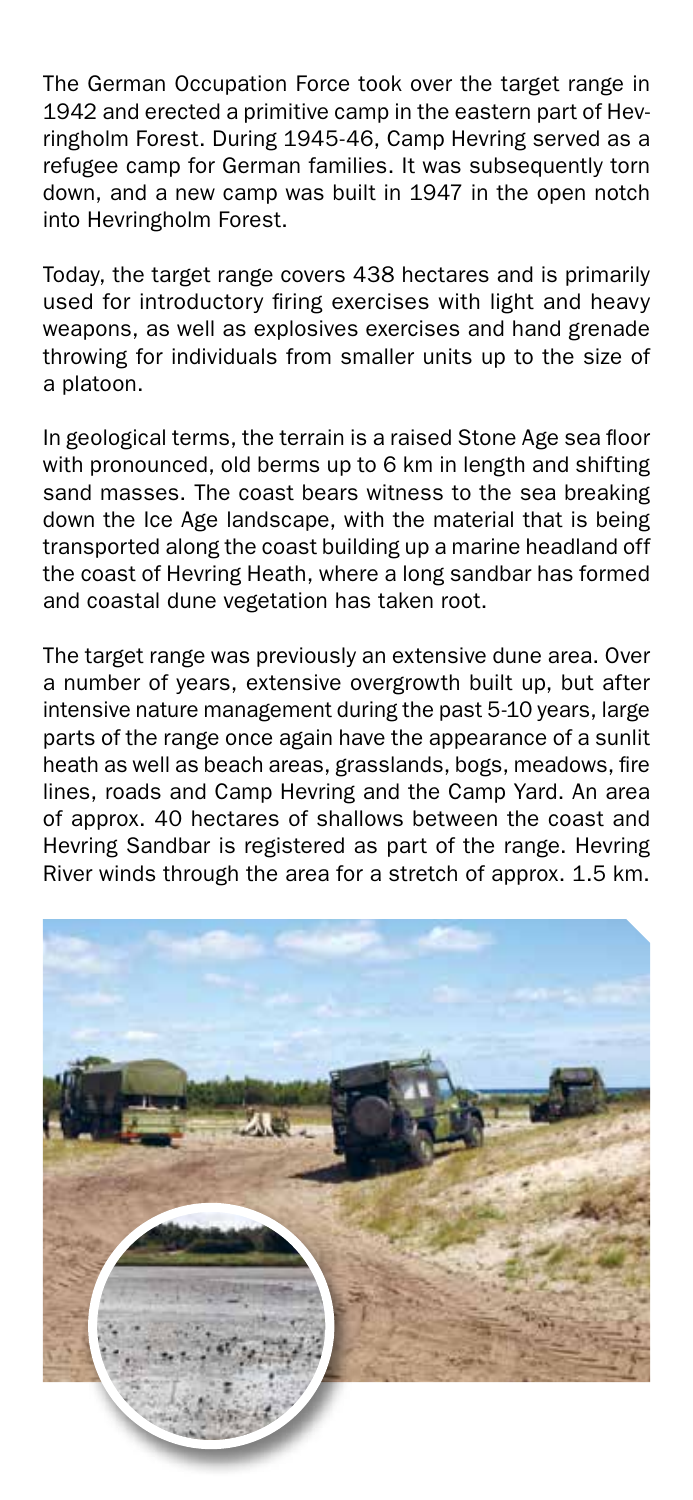

FORSVARETS BYGNINGS- OG ETABLISSEMENTSTJENESTE

For further information as well as permits for special events, inquiries should be directed to: Danish Defence Facility Management Hevring Service Area Camp Hevring Voer Færgevej 4 8950 Ørsted Tel.: (+45) 7267 1685 E-mail: fbe-ldsohev@mil.dk

Issued by the Danish Defence Facility Management 2014





**<sup>5</sup>4<sup>1</sup> <sup>P</sup>rintedmatte<sup>r</sup> <sup>4</sup>5<sup>7</sup>**